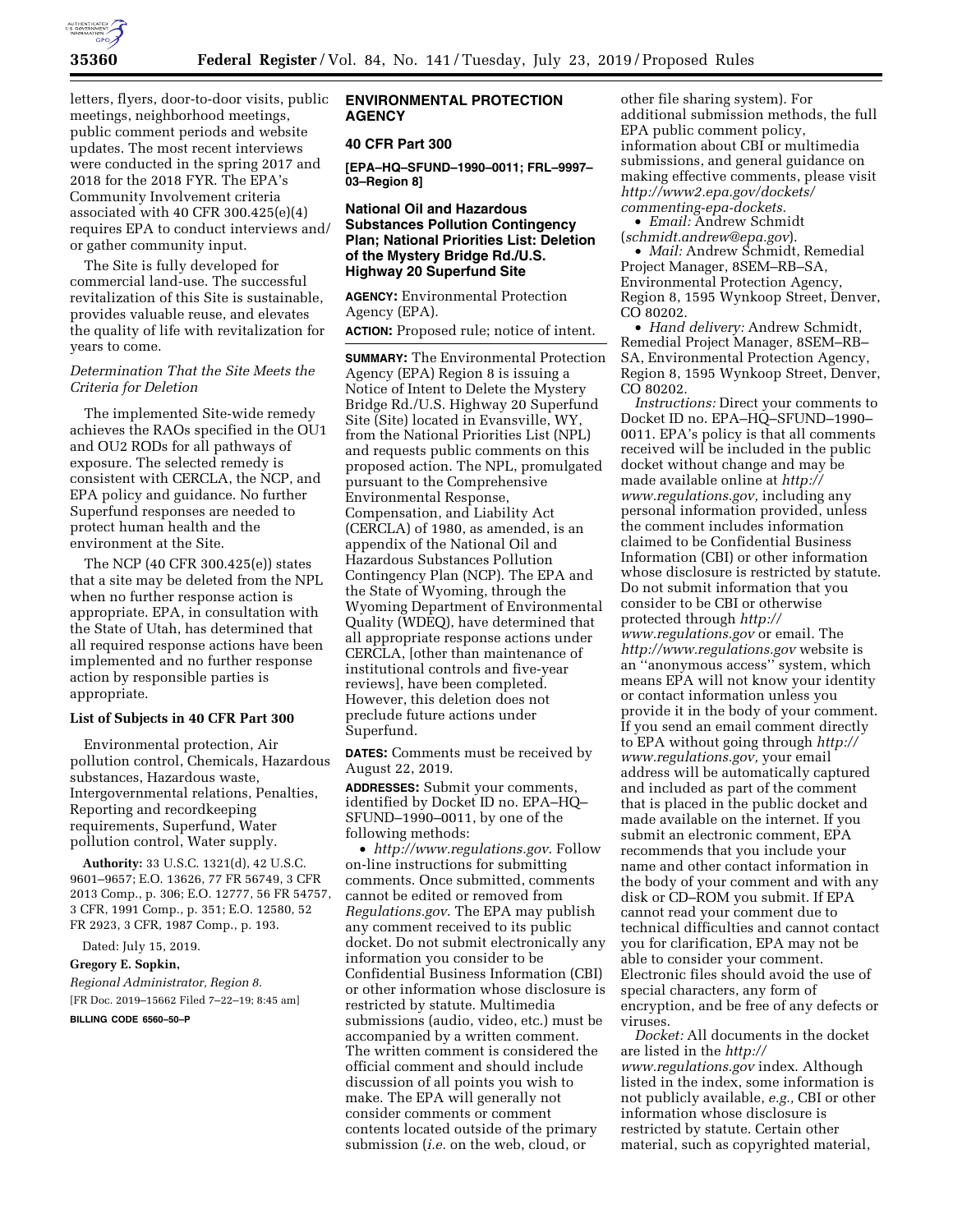will be publicly available only in the hard copy. Publicly available docket materials are available either electronically in *[http://](http://www.regulations.gov) [www.regulations.gov](http://www.regulations.gov)* or in hard copy at:

U.S. EPA Region 8, Superfund Records Center and Technical Library, 1595 Wynkoop Street, Denver, CO 80202. Viewing hours: 8 a.m. to 4 p.m., Monday through Thursday, excluding holidays; Contact: Andrew Schmidt; (303) 312–6283, email:

*[schmidt.andrew@epa.gov](mailto:schmidt.andrew@epa.gov) and* Natrona County Public Library, Reference Desk, 307 East 2nd Street, Casper, WY 82601– 2593, (307) 577–7323, Hours: Monday through Thursday: 9 a.m. to 7 p.m., Friday and Saturday: 9 a.m. to 5 p.m.

#### **FOR FURTHER INFORMATION CONTACT:**

Andrew Schmidt, Remedial Project Manager, U.S. Environmental Protection Agency, Region 8, SEM–R8–SA, 1595 Wynkoop St., Denver, CO 80211, (303) 312–6283, email: *[schmidt.andrew@](mailto:schmidt.andrew@epa.gov) [epa.gov](mailto:schmidt.andrew@epa.gov)*.

### **SUPPLEMENTARY INFORMATION:**

#### **Table of Contents**

I. Introduction

II. NPL Deletion Criteria

III. Deletion Procedures

IV. Basis for Intended Site Deletion

## **I. Introduction**

EPA Region 8 announces its intent to delete the Mystery Bridge Rd./U.S. Highway 20 Superfund Site from the National Priorities List (NPL) and requests public comment on this proposed action. The NPL constitutes appendix B of 40 CFR part 300 which is the National Oil and Hazardous Substances Pollution Contingency Plan (NCP), which EPA promulgated pursuant to section 105 of the Comprehensive Environmental Response, Compensation and Liability Act (CERCLA) of 1980, as amended. EPA maintains the NPL as the list of sites that appear to present a significant risk to public health, welfare, or the environment. Sites on the NPL may be the subject of remedial actions financed by the Hazardous Substance Superfund (Fund). As described in 40 CFR 300.425(e)(3) of the NCP, sites deleted from the NPL remain eligible for Fundfinanced remedial actions if future conditions warrant such actions.

EPA will accept comments on the proposal to delete this site for thirty (30) days after publication of this document in the **Federal Register**.

Section II of this document explains the criteria for deleting sites from the NPL. Section III discusses procedures that EPA is using for this action. Section IV discusses the Mystery Bridge Rd./ U.S. Highway 20 Superfund Site and

demonstrates how it meets the deletion criteria.

### **II. NPL Deletion Criteria**

The NCP establishes the criteria that EPA uses to delete sites from the NPL. In accordance with 40 CFR 300.425(e), sites may be deleted from the NPL where no further response is appropriate. In making such a determination pursuant to 40 CFR 300.425(e), EPA will consider, in consultation with the State, whether any of the following criteria have been met:

i. Responsible parties or other persons have implemented all appropriate response actions required;

ii. All appropriate Fund-financed response under CERCLA has been implemented, and no further response action by responsible parties is appropriate; or

iii. The remedial investigation has shown that the release poses no significant threat to public health or the environment and, therefore, the taking of remedial measures is not appropriate.

Pursuant to CERCLA section 121(c) and the NCP, EPA conducts five-year reviews to ensure the continued protectiveness of remedial actions where hazardous substances, pollutants, or contaminants remain at a site above levels that allow for unlimited use and unrestricted exposure. EPA conducts such five-year reviews even if a site is deleted from the NPL. EPA may initiate further action to ensure continued protectiveness at a deleted site if new information becomes available that indicates it is appropriate. Whenever there is a significant release from a site deleted from the NPL, the deleted site may be restored to the NPL without application of the hazard ranking system.

### **III. Deletion Procedures**

The following procedures apply to deletion of the Site:

(1) The EPA consulted with the State before developing this Notice of Intent to Delete.

(2) The EPA has provided the State 30 working days for review of this notice prior to publication of it today.

(3) In accordance with the criteria discussed above, EPA has determined that no further response is appropriate;

(4) The State of Wyoming, through the WDEQ, has concurred with deletion of the Site, from the NPL.

(5) Concurrently with the publication of this Notice of Intent to Delete in the **Federal Register**, a notice is being published in the Casper Star-Tribune.

(6) The EPA placed copies of documents supporting the proposed partial deletion in the deletion docket,

made these items available for public inspection, and copying at the Site information repositories identified above.

If comments are received within the 30-day public comment period on this document, EPA will evaluate and respond appropriately to the comments before making a final decision to delete. If necessary, EPA will prepare a Responsiveness Summary to address any significant public comments received. After the public comment period, if EPA determines it is still appropriate to delete the Site, the Regional Administrator will publish a final Notice of Deletion in the **Federal Register**. Public notices, public submissions and copies of the Responsiveness Summary, if prepared, will be made available to interested parties and in the site information repositories listed above.

Deletion of a site from the NPL does not itself create, alter, or revoke any individual's rights or obligations. Deletion of a site from the NPL does not in any way alter EPA's right to take enforcement actions, as appropriate. The NPL is designed primarily for informational purposes and to assist EPA management. Section 300.425(e)(3) of the NCP states that the deletion of a site from the NPL does not preclude eligibility for future response actions, should future conditions warrant such actions.

### **IV. Basis for Intented Site Deletion**

The following information provides EPA's rationale for deleting the Site from the NPL:

### *Site Background and History*

The Site is in Natrona County, Wyoming northeast of Casper, Wyoming and one mile east of Evansville. The Site is bordered on the north by the North Platte River, on the west by the Sinclair Refinery (formerly known as the Little America Refining Company or LARCO), on the south by U.S. Highway 20 and on the east by Mystery Bridge Road. The northern two thirds of the Site contain residential housing units built primarily between 1973 and 1983. The Tallgrass Energy Partners, LP facility (formerly owned by KN Energy and KM Upstream LLC and referred to as the former KMI Property) and the adjacent DOW/DSI property comprise the southern third of the Site. The site is underlain by two aquifers, a shallow alluvial aquifer and a deeper bedrock aquifer. Activities at the site impacted the shallow alluvial aquifer, which was historically utilized by residences downgradient for domestic water supply purposes.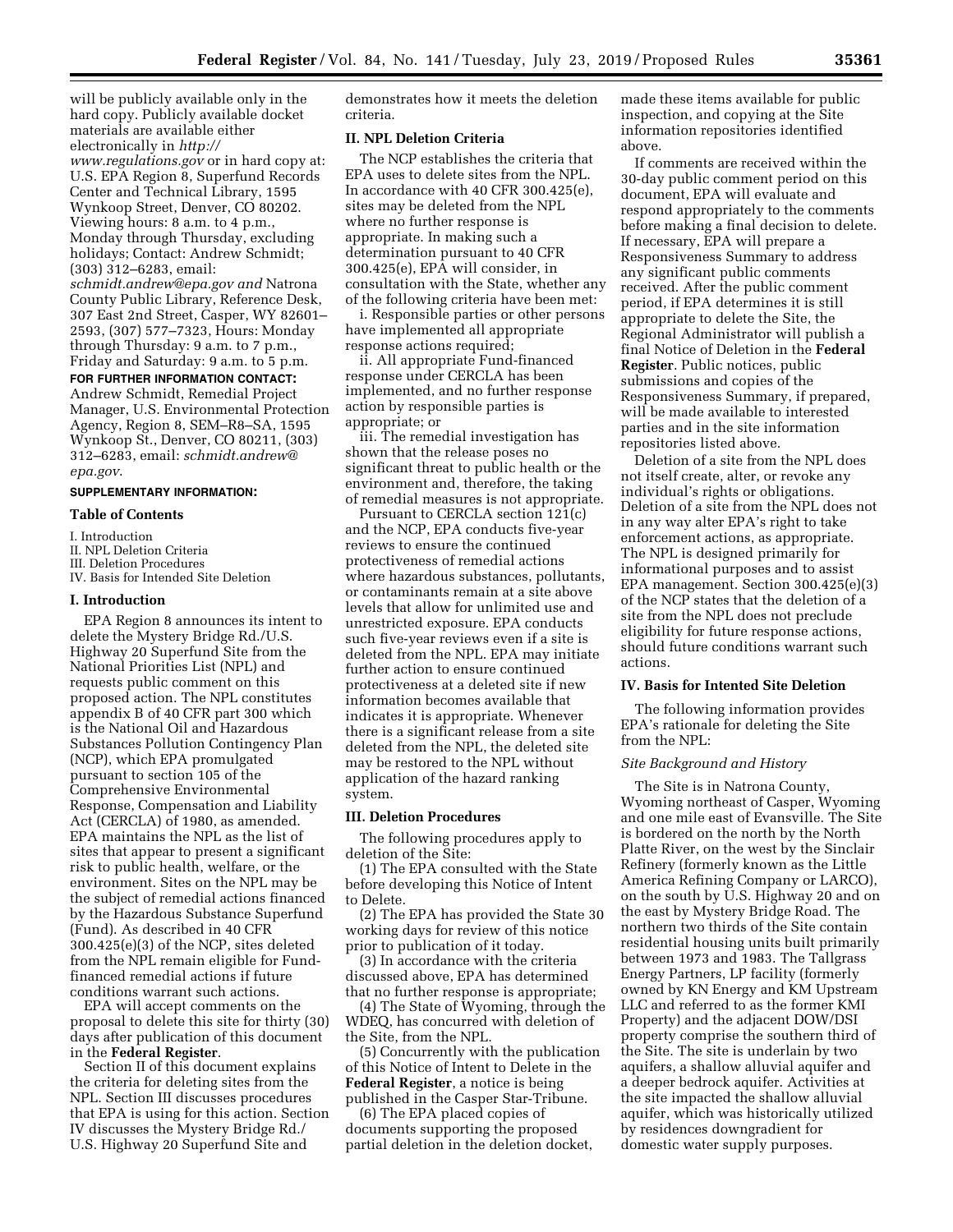Site investigations, initiated due to resident complaints of poor water and air quality, were completed in 1986 and 1987 and identified a benzene, toluene, ethylbenzene and xylenes (BTEX) plume originating from the former KMI Property and a volatile halogenated organic chemicals (VHOs) plume originating from the DOW/DSI property moving northeast towards the North Platte River. The Site was proposed for listing on the National Priorities List (NPL) June 24, 1988 (53 FR 23978), and was listed on the NPL on August 30, 1990 (55 FR 35502). The former KMI property was partially deleted from the NPL on August 29, 2017 (82 FR 29764). Potential releases at the Sinclair Refinery (formerly LARCO) facility are currently being addressed under a Resource Conservation and Recovery Act (RCRA) 3008(h) order.

KM Upstream LLC and its predecessors operated a natural gas fractionation, compression, cleaning, odorizing, and transmission facility at the Site beginning in 1965. During the plant start-up, an underground pipe burst, injecting 5,000 to 10,000 gallons of absorption oil into the subsurface. In addition, an earthen flare pit was initially used to collect spent material generated by the facility. Absorption oil, emulsions, anti-foulants, and anticorrosive agents, crude oil condensate, liquids accumulated in the flare stack, potassium hydroxide treated waste, and lubrication oils and blowdown materials from plant equipment were all possibly collected in the flare pit. In 1984, a concrete-lined flare pit was constructed and put into operation. Leaks from the earthen flare pit, the initial absorption oil spill, and a catchment area that collected surface water run-off from the facility are all believed to have contributed to the BTEX soil and groundwater impacts.

The DOW/DSI facility conducted oil and gas production enhancement services starting in the 1950's. Contamination originating from the DOW/DSI facility is believed to have come from the truck wash water disposal system (believed to have contained chlorinated solvents) and the toluene storage area on the northern end of the facility.

EPA is the lead agency for the Site and WDEQ is the support agency. Pursuant to the 1991 Consent Decree, KN Energy, its successor KMI, and DOW/DSI have jointly conducted and funded the remediation work at the Site. The former KMI Property is in continued operation as mid-stream gas processing facility and is now owned and operated by Tallgrass Energy Partners.

### *Removal Actions*

In August 1986, nearby residents complained of poor air and water quality. The Agency for Toxic Substances and Disease Registry (ATSDR) then issued an advisory after VHOs were detected in area drinking water wells. Studies determined that a contaminated groundwater plume from the nearby industrial facilities was responsible for the poor water quality.

Starting in 1987, EPA searched to identify potentially responsible parties (PRPs) for the contaminated groundwater. EPA also oversaw a removal action in January 1987 for immediate installation of 25 groundwater monitoring wells and alternative drinking water provisions for area residents until permanent alternatives could be established. By July 1987, EPA identified KMI and Dow/DSI as the companies responsible for generating the contaminated plumes emanating from the industrial area. By December 1987, KMI and Dow/DSI entered separate Administrative Orders on Consent (AOCs) to perform immediate removal actions to control the sources of contamination and inhibit further migration of the existing groundwater plumes into the residential subdivision. Each PRP was required to prepare an Engineering Evaluation/Cost Analysis (EE/CA) of its property to document the extent and nature of the contaminants present and to support proposals of expedited removal actions.

EPA's initial response actions also included extending a water transmission line from the Town of Evansville and connecting residents after detecting elevated levels of contaminants in drinking water wells. In addition, the Evansville water treatment plant received a new water intake and related upgrades. This work was completed in January 1989.

### KMI Property

An investigation was conducted as part of the EE/CA for removal actions at the KMI property. The investigation included a soil vapor survey and borings to collect soil and groundwater samples. The soil vapor survey was conducted near the flare pit and soil and groundwater samples were also collected. The investigation lead to the discovery of impacted soil, groundwater, and light non-aqueous phase liquids (LNAPLs) in the subsurface.

The EE/CA prepared by KMI evaluated removal technologies and recommended a removal action. KMI began the recommended removal action in November 1989. The removal action

consisted of groundwater pump and treat (PAT) and soil vapor extraction (SVE) systems to remove BTEX contaminants in three phases: LNAPL, groundwater, and soil vapor. The SVE system extracted vapor phase hydrocarbons from the unsaturated interval between the water table and the ground surface. The PAT system pumped groundwater to the surface where volatile hydrocarbons were removed by air stripping. LNAPL, when present, was removed from the groundwater extraction wells when the PAT system was in operation.

The removal actions on the KMI property were also selected as part of the OU1 remedy in the Record of Decision (ROD); thus, operation of the PAT and SVE systems continued into the remedial phase. The completion of removal activities for the KMI parcel, including confirmation sampling data and QA/QC activities are documented in the *OU2 Phase I Report, KN Energy Gas Compressor Station,* dated June 27, 1995.

# DOW/DSI Property

In accordance with the AOC, DOW/ DSI prepared an EE/CA report to document the nature and extent of the releases of contaminants, and to support proposals of expedited removal actions to control migration of contaminants and eliminate sources of contaminants beneath and adjacent to the property. As a result of the investigative activities conducted to support the EE/CA at the DOW/DSI property, several volatile halogenated organic (VHO) soil contaminants were identified in the groundwater and soil near the abandoned chlorinated gravel leach sump area.

The EE/CA prepared by DOW/DSI evaluated removal technologies and recommended a removal action. Beginning in late 1987 and continuing through part of 1988, the removal action was conducted by DOW/DSI. The removal action consisted of removals of a buried wash water disposal system, an empty and out-of-service underground storage tank (UST), and approximately 440 cubic yards of soil and debris from an older abandoned sump area. The excavations were backfilled with clean sand and gravel. In addition, two SVE systems were installed on the property to remove volatile halogenated organic (VHO) chemicals from the abandoned sump area and aromatic hydrocarbons (toluene, xylenes and ethylbenzene) from the former toluene storage area.

Confirmatory subsurface soil sampling prior to shutdown of the SVE systems in 1988 showed that the SVE systems had lowered in-situ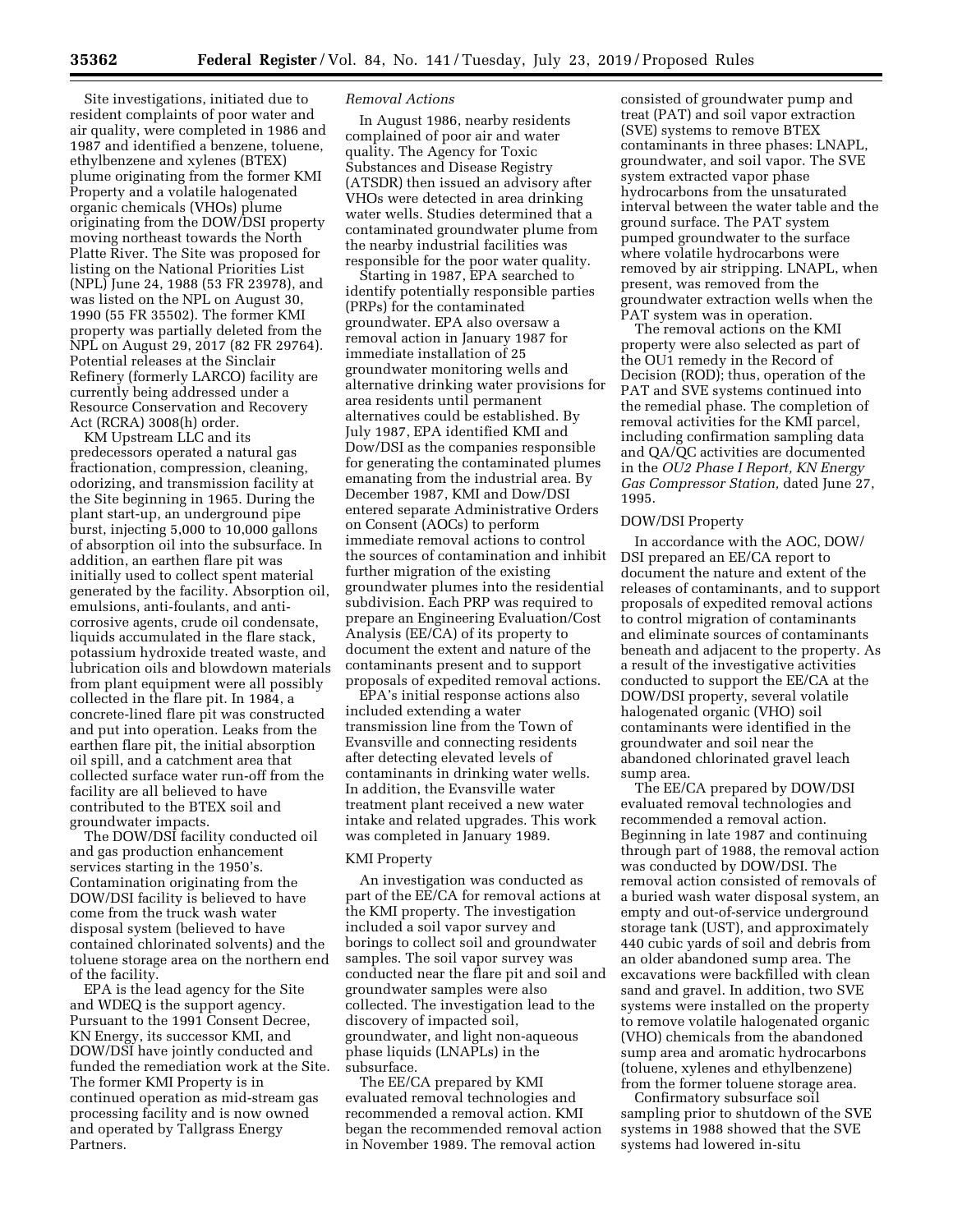concentrations of soil contaminants below the Soil Action Levels (SALs) developed by EPA for the Site in support of the expedited removal actions. The completion of removal activities for the DOW/DSI parcel, including confirmation sampling data and QA/QC activities are documented in the *Phase I Summary Report for the DSI Property under OU2 of the Brookhurst/Mystery Bridge Superfund Site,* dated February 22, 1994.

#### *Remedial Actions*

In December 1987, the AOC signed by DOW/DSI and KMI also required the two PRPs to perform a Remedial Investigation/Feasibility Study (RI/FS) of the Brookhurst Subdivision, which is located north and east of the KMI and DOW/DSI properties and hydrologically downgradient. The RI/FS report, which was completed in June 1990, concluded that two plumes of contaminated groundwater originated in the industrial area south of the subdivision and were migrating through the subdivision in a northeast direction. The first of these plumes was contaminated with VHO compounds (referred to as the VHO plume) and extended from the DOW/ DSI property to the North Platte River. The second plume was contaminated with BTEX compounds (referred to as the BTEX plume) and extended from the KMI property to the adjacent Burlington Northern Rail Road property and possibly into the subdivision directly north of the KMI property. In addition, LNAPL originating at the KMI property and extending slightly into the subdivision, was found floating on the groundwater. The RI/FS suggested that VHO and BTEX plumes were not commingled in the area downgradient from the DOW/DSI and KMI facilities.

As part of the RI/FS, a Baseline Risk Assessment (BRA) was conducted in 1989. The BRA assessed carcinogenic risks and the potential for non-cancer health effects of eleven chemicals resulting from direct ingestion of contaminated groundwater under residential homes. Risks were also calculated for the hypothetical scenario where the DOW/DSI and KMI facilities were redeveloped for residential use. The BRA concluded that ecological risks due to the releases from the industrial areas were not expected to be significant, but that human health cancer risks presented by the VHO and BTEX plumes in alluvial groundwater under the residential scenario were unacceptable. Human health non-cancer risks due to the VHO and BTEX plumes were determined to be below a level of concern.

The Site was divided into two OUs, OU1 was designated to address contaminated groundwater, and OU2 was designated to address contaminant source areas on the industrial properties. The creation of the two OUs was done to ensure that the principle threat to human health and the environment, groundwater (OU1), was dealt with immediately, and to allow further assessment of the soil source areas to ensure adequate cleanup.

The OU1 ROD was signed on September 24, 1990. The remedial action objectives (RAOs) were to: Prevent ingestion of water containing trans-1,2 dichloroethylene (DCE), 1,1,1 trichloroethane (TCA), trichloroethylene (TCE), tetrachloroethylene (PCE), benzene, toluene, ethylbenzene, or xylene at concentrations that either a) exceed MCLs or proposed MCLs, or b) present a total carcinogenic risk greater than  $1 \times 10^{-4} - 1 \times 10^{-6}$ ; and restore the alluvial aquifer to concentrations that both a) meet the MCLs or proposed MCLs for trans-1,2 DCE, 1,1.1 TCA, TCE, PCE, benzene, toluene, ethylbenzene, and xylene, and b) present a total carcinogenic risk less than  $1 \times 10^{-4} - 1 \times 10^{-6}$ .

The agency selected a combination of alternatives to address the VHO plume and the BTEX plume. Common elements included source area groundwater treatment, soil removal and soil vapor extraction, monitoring of groundwater, and implementation of institutional controls.

### KMI Property (BTEX Plume)

The selected remedy included continued operation of the KMI removal action. Specifically, the selected remedy included extraction of ground water with concentrations of BTEX compounds above MCLs or proposed MCLs throughout the plume; treatment of contaminated groundwater with an on-site air stripping facility; and reinjection of treated water into the aquifer to provide additional hydraulic control of the BTEX plume and to minimize any potential impact from the BTEX remediation efforts on the RCRA and VHO plumes.

### DOW/DSI Property (VHO Plume)

The selected remedy included continued operation and enhancements to the DOW/DSI removal actions. The remedy included extraction of groundwater with concentrations of VHOs above MCLs or proposed MCLs in the upgradient portion of the plume (*i.e.,* on and/or near the DOW/DSI facility); treatment of contaminated groundwater with an on-site air stripping facility; reinjection of treated

water into the aquifer to provide additional hydraulic containment of the upgradient portion of the VHO plume being extracted, minimize any impact from the VHO remediation efforts on the RCRA plume and BTEX plume, and enhance the natural attenuation process in the downgradient portions of the VHO plume; and reliance on natural processes for reduction of VHO levels in downgradient portions of the VHO plume.

The OU2 ROD was signed on September 30, 2010 and determined that removal actions taken at each parcel treated or excavated all soils exceeding industrial use standards. The soils at these properties are acceptable for industrial uses. The remedy selected for OU2 is institutional controls to limit the use of KMI and DOW/DSI parcels to industrial use, to govern the handling of excavated soils on each parcel and to restrict groundwater use.

#### Remedy Implementation

Following the OU1 ROD, a Consent Decree (CD) was signed with both DOW/ DSI and KMI in October 1991, in which the parties agreed to implement the OU1 ROD remedy.

Requirements for the KMI Industries BTEX plume remedial design (RD) included groundwater monitoring to determine whether additional groundwater extraction or monitoring points downgradient of the KMI facility were needed. During the RD, it was determined that contamination above MCLs had not migrated beyond the facility boundary and no system expansion was needed. Since no expansion was needed, no addition remedial construction was performed.

Requirements for the DOW/DSI VHO plume included construction of a groundwater extraction and treatment system. The system installation was completed in August 1993 and included three extraction wells, a water treatment unit, and an infiltration gallery.

In conjunction with the OU2 ROD, a special warranty deed was recorded for the KMI property, and a restrictive covenant was recorded for the DOW/DSI property in Natrona County in September 2010. Both the KMI warranty deed and the DOW/DSI restrictive covenant limit use of the properties to industrial use, govern the management of excavated soils on each property, prevent the use of groundwater on each property for any use other than sampling and monitoring, and ensure that no use of the properties will jeopardize the selected remedies.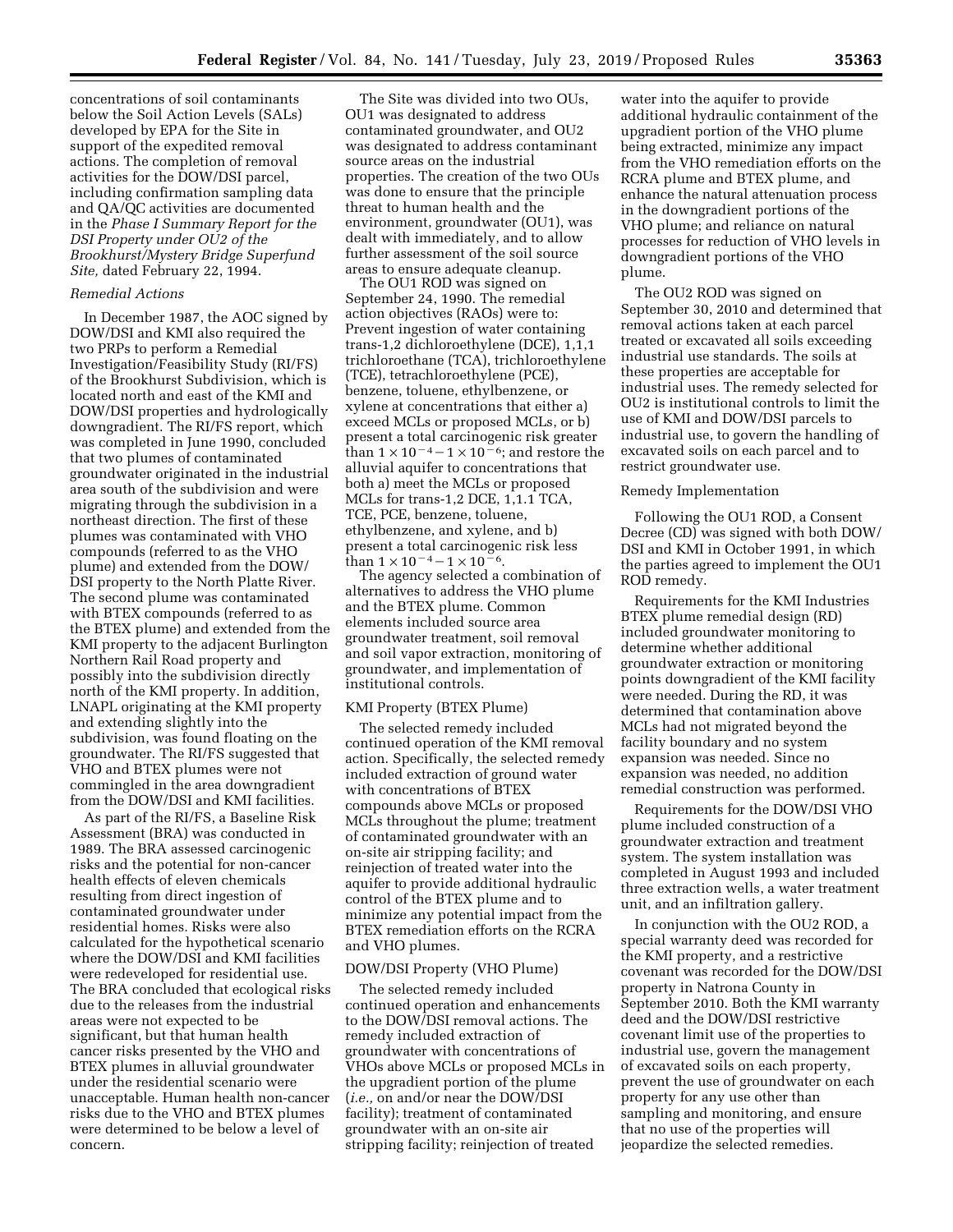# *Attainment of Cleanup Levels*

### KMI Property

The October 1991 CD for remedial design and remedial action entered by the Court required the following groundwater performance standards for the KMI property:

1. Remediate groundwater so that concentrations shall not exceed MCLs and proposed MCLs, as set forth in the ROD for BTEX.

2. The area of attainment shall include the entire BTEX plume, including those areas of the plume inside and outside the KMI facility.

Concentrations of ethylbenzene, toluene, and xylenes were not historically measured above the MCLs. As a result, the groundwater remediation evaluation focused on benzene as the indicator contaminant of concern.

A KMI Groundwater Monitoring Plan (GWMP) was developed in 1993 to evaluate the effectiveness of the Remedial Action (RA), to evaluate groundwater post-RA and determine compliance with the performance standards. Specifically, the KMI GWMP established that following shut down of the remediation system and after 12 months of groundwater sampling with results below the MCL, post-RA monitoring would begin.

The KMI remediation system operated continuously between November 1989 and August 1996 when EPA approved KMI's request to cease active remediation. The pre-certification inspection was completed on July 16, 1997, and approval of Remedial Action Completion was provided on August 20, 1997. After active treatment was shut down, attainment monitoring was conducted to evaluate post remediation conditions. Achievement of RAOs under post-RA monitoring was determined to have been met after a minimum of eight quarterly sampling events were conducted in which, for each well, the 90 percent one-tailed upper confidence limit (UCL90) concentrations for benzene, ethylbenzene, toluene and total xylenes were below the MCLs for each chemical. Compliance with RAOs for the KMI plume was achieved in November 2009. The completion of remedial activities, including statistical analyses of groundwater data were documented in *The Completion Report for Groundwater Remediation Activities at the Casper Compressor Station* letter report dated June 22, 2010, and the *Summary of the Previous Eight Quarters of Post Remedial Action Groundwater Monitoring at the Casper Compressor Station, Technical Memorandum,* dated February 12, 2010.

Because the KMI parcel met RAOs for the source area and in groundwater, and because the necessary institutional controls were in place to prevent unacceptable exposure to site contaminants, the KMI property was partially deleted from the NPL on August 29, 2017.

### DOW/DSI Property

The October 1991 CD for remedial design and remedial action required the following performance standards for the DOW/DSI parcel:

1. Remediate groundwater so that concentrations shall not exceed MCLs and proposed MCLs, as set forth in the ROD for VHOs.

2. The area of attainment shall include the entire VHO plume, including those areas of the plume inside and outside the DOW/DSI facility.

Similar to the KMI property, a Groundwater Monitoring Plan (GWMP) was developed in 1993 to evaluate the effectiveness of the Remedial Action (RA) and to evaluate groundwater post-RA and determine compliance with the performance standards. In accordance with post-RA groundwater monitoring requirements, RAOs would not be achieved until the 85 percent upper confidence limit (UCL85) of the arithmetic mean for four consecutive quarters of groundwater monitoring data did not exceed the remedial performance goals. The test would be performed for each monitoring well in the contaminant plume.

The DOW/DSI remediation system operated continuously between November 1993 and April 2001 when EPA approved DOW/DSI's request to cease active remediation. The request was based on the appearance of a temporary petroleum sheen entering the groundwater treatment equipment and measurable light non-aqueous phase liquid (LNAPL) near the north boundary of the DOW/DSI property, which the treatment system was not designed to handle. The observance of LNAPL in some of the wells was temporary and in subsequent sampling events was not observed.

On September 18, 2015, DOW/DSI submitted a letter detailing achievement of RAOs for the VHO plume based on requirements detailed in the 1993 DOW/ DSI GWMP. Due to the age of the document and new guidance, EPA asked DOW/DSI to evaluate groundwater data using a more stringent statistical test. In October 18, 2017, DOW/DSI submitted a report detailing achievement of RAOs for the VHO plume based on using a more stringent 95% upper confidence level on the

mean and using a minimum of eight data points. Completion of the remedial action was documented in the *Completion of Remedial Action and Completion of Work Report, Mystery Bridge Rd./US Highway 20 Superfund Site Consent Decree for Remedial Design and Remedial Action (OU1) and Administrative Order for Removal Action on Consent (OU2),* dated October 18, 2017.

Additional sampling was conducted in 2018 to confirm conclusions made in the 2017 Completion of Remedial Action and Completion of Work Report. Sampling results confirmed that concentrations of dissolved phase VHOs were below MCLs in the wells sampled. Results of additional confirmation sampling are documented in the *Revised 2018 Well Redevelopment and Groundwater Sampling Report, Mystery Bridge Rd/US Highway 20 Superfund Site Consent Decree for Remedial Design and Remedial Action (OU1),*  dated September 28, 2018. The *Completion of Remedial Action and Completion of Work Report, Mystery Bridge Rd./US Highway 20 Superfund Site Consent Decree for Remedial Design and Remedial Action (OU1) and Administrative Order for Removal Action on Consent (OU2),* was subsequently updated on April 5, 2019.

# *Operation and Maintenance*

No operation or maintenance is required for the Site; however, the effectiveness and presence of the environmental covenants will be evaluated every five years as part of the Five-Year Review process.

#### *Five-Year Review*

Five Year Review Reports (FYR) are required for the Mystery Bridge Site. FYRs are required because hazardous substances, pollutants, or contaminants remain at the site above levels that allow for unlimited use and unrestricted exposure (UU/UE). The next FYR is due five years from the signing of the July 2019 FYR.

The last (5th) FYR was completed in July 2019. The 5th FYR concluded that the remedies at OU1 and OU2 are protective of human health and the environment, and there were no Issues or Recommendations noted. The FYR noted that Institutional Controls (ICs) are in place restricting the use of drinking water beneath the industrial properties, governing the management of soils on each of properties, and limiting future development to industrial use.